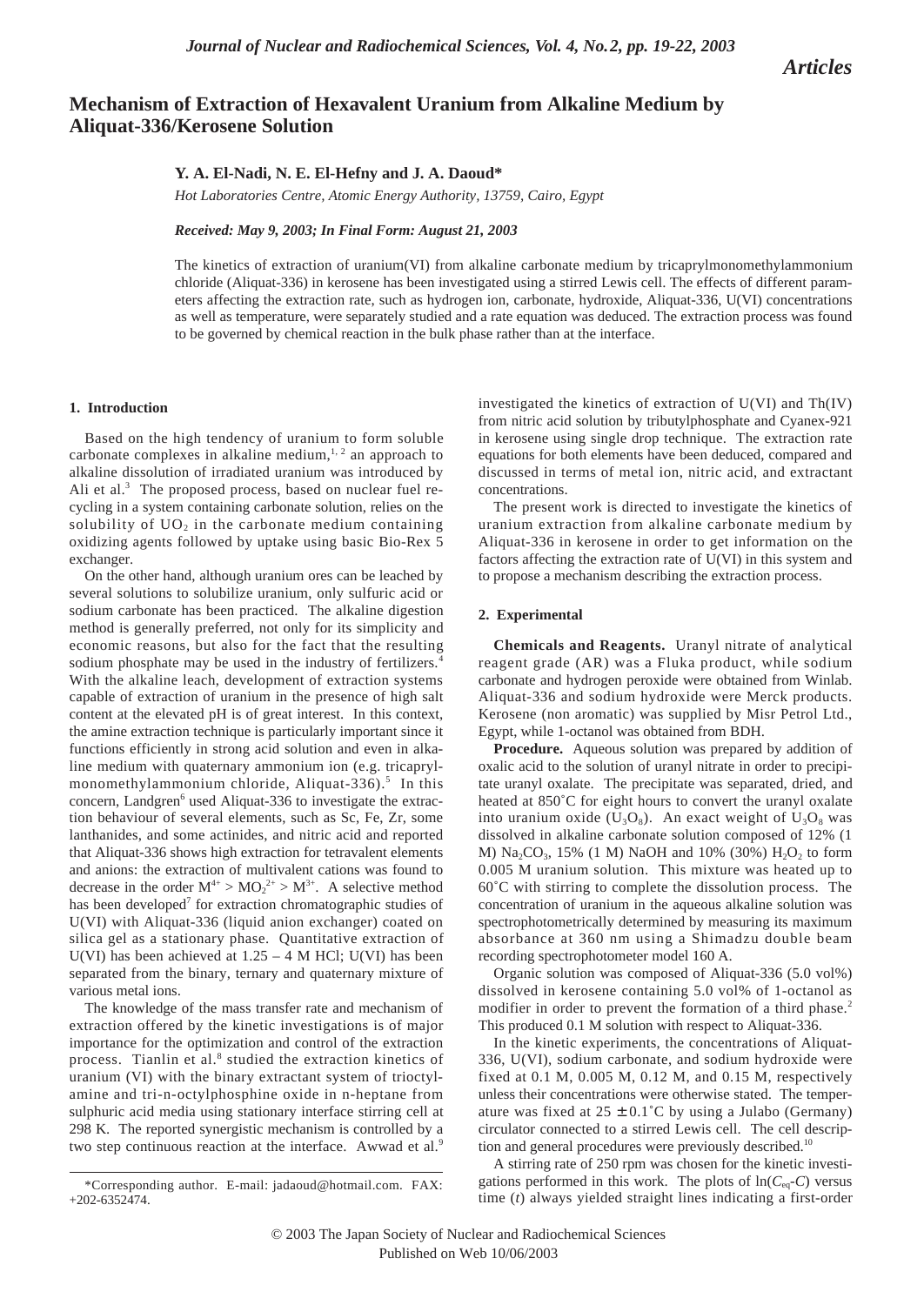reaction, where  $C_{eq}$  and  $C$  represent the concentration of  $U(VI)$ in the organic phase at equilibrium and that at time *t*, respectively. The observed rate constants  $(k_{obs})$  were calculated from the respective slopes of these straight lines.

The surface tension at the Aliquat-336-kerosene/aqueous alkaline carbonate interface was measured by Du Nouy ring method using a CsC Du Nouy Tensiometer model 70545.

#### **3. Results and Discussion**

In stirred Lewis cell technique, the controlling process is determined from the effect of the stirring speed as well as the effect of temperature. When the extraction is controlled by diffusion, the rate of extraction increases with the increase in the stirring rate, while there is no effect on the extraction rate when it is governed by chemical reaction.<sup>11</sup> The effect of stirring rate on the rate of extraction of U(VI) by Aliquat-336 in kerosene from alkaline medium was studied in the stirring range 100 – 400 rpm and a plateau region is obtained in the range 200 – 300 rpm. As the stirring rate used in the present work is fixed at 250 rpm which lies in this plateau region, the extraction process is assumed to be mainly controlled by chemical reactions.

The effect of temperature on the rate of extraction of systems governed by diffusion is less pronounced than that controlled by chemical reactions since the activation energy in the former case does not usually exceed 20.9 kJ mol<sup>-1 12</sup> In the present work, the effect of temperature on the extraction rate of U(VI) by Aliquat-336 was investigated in the range  $10 - 45^{\circ}$ C. The plot of the calculated values of  $\ln k_{\text{obs}}$  against the corresponding values of 1/*T*, in Figure 1, shows a linear decrease in ln *k*obs reciprocally with the increase in temperature, which obeys the Arrhenius equation  $k_{obs} = Ae^{-E/RT}$  (*T* is the absolute temperature and R is the universal gas constant and A is a constant). The activation energy (*E*) calculated from the slope of this line was found to be 32.26 kJ mol<sup>-1</sup>, which verifies that the extraction rate of U(VI) in the investigated system is controlled by chemical reaction taking place either in the bulk phase or at the interface.

The enthalpy of activation (∆*H*\*) and the entropy of activation (∆*S*\*) of the investigated system were calculated to be 29.78 kJ mol<sup>-1</sup> and -57.2 kJ mol<sup>-1</sup> K<sup>-1</sup>, respectively.

The effect of the interfacial area on the extraction rate was



Figure 1. Effect of temperature on the rate of extraction of U(VI) by Aliquat-336 in kerosene from alkaline carbonate medium.  $[U(VI)] = 0.005 M$ , [Aliquat-336] = 0.1 M, Stirring rate  $= 250$  rpm.

studied to identify whether the system is controlled by chemical reaction taking place in the bulk phase or at the interface. The rate of extraction increases linearly with the increase in the specific interfacial area  $(\overline{a})$  (where  $\overline{a}$  = interfacial area (*Q*) / volume of the phase (*V*)) in systems when it is controlled by chemical reaction at the interface, while there is no effect of  $\overline{a}$ when the controlling reaction takes place in the bulk phase. $13$ In this concern, the effect of varying the specific interfacial area on the rate of extraction of U(VI) was studied in the range 6.6 – 15.9 cm<sup>2</sup> by using different cells at  $V = 30$  mL for each phase, keeping all other experimental conditions constant. The plot of  $k_{obs}$  against the corresponding specific interfacial area  $(\overline{a})$  gave constant values of the reaction rate constant with increasing  $\overline{a}$ , indicating that the extraction rate of U(VI) is independent of the surface area between the aqueous and organic phases (Figure 2). This means that the rate controlling reaction takes place in the bulk phase rather than at the interface.

The interfacial tension measurements are particularly important because they can provide useful information on the interfacial properties of the extractant. As octanol was always added to Aliquat-336-kerosene solution, interfacial tension was measured in the presence of this modifier. The interfacial tension measurements were carried out at different Aliquat-336 concentrations in the range  $0.02 - 0.14$  M in kerosene containing a certain amount of octanol (5.0 vol.%). In spite of low distribution of Aliquat-336 in aqueous phase, $2$  the results of the interfacial measurements show that, under the experimental conditions in the present study, the organic/aqueous interfacial tension remains constant independent of the extractant concentration (Figure 3). This indicates that Aliquat-336 is not adsorbed at the interface but lies mainly in the organic phase and verifies that the rate of U(VI) extraction is controlled by chemical reaction in the bulk phase rather than at the interface.

The effect of Aliquat-336 concentration on the extraction rate of  $U(VI)$  in the system was studied in the range  $0.06 -$ 0.14 M. The metal extraction rate was found to increase linearly with the increase in Aliquat-336 concentration (slope  $= 1$ ). The increase in U(VI) concentration from 0.002 to 0.01 M had almost no effect on the extraction rate. The effects of carbonate and hydroxide concentrations in the respective



**Figure 2.** Effect of specific interfacial area  $(\overline{a})$  on the rate of extraction of U(VI) by Aliquat-336 in kerosene from alkaline carbonate medium.

 $[U(VI)] = 0.005 M$ , [Aliquat-336] = 0.1 M, Stirring rate = 250 rpm,  $T = 25^{\circ}C$ ,  $V_{\text{aq}} = V_{\text{org}} = 30 \text{ mL}$ .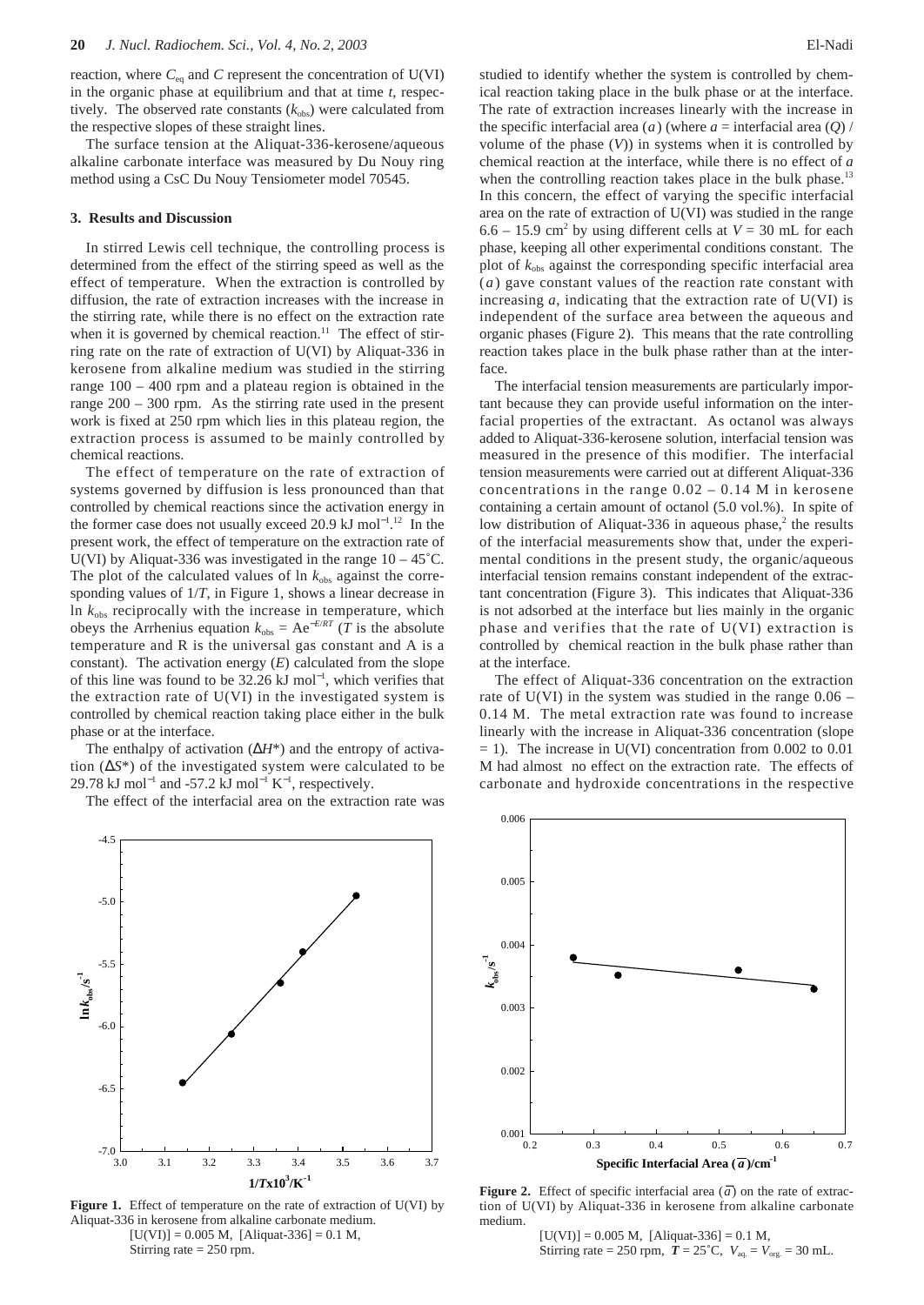ranges of 0.02 – 0.15 M and 0.025 – 0.20 M were examined and are almost nothing until their concentrations of 0.1 M and 0.12 M, respectively. However, afterwards, the extraction rate constant drastically decreased with increasing the carbonate and hydroxide concentrations giving straight lines with slopes  $= -1$  for each case. The drastic decreasing effect of increasing carbonate in the medium may be explained by the formation of higher uranium carbonate complexes, such as  $[UO_2(CO_3)_3]^4$ <sup>-</sup>, which decrease the extraction of the main extracted species.  $[UO<sub>2</sub>(CO<sub>3</sub>)<sub>2</sub>]<sup>2–</sup>;$  <sup>14</sup> the decreasing effect caused by the increase in hydroxide concentration may be related to the increase in pH which in turn decreases the extraction process.<sup>14</sup>

All data above-mentioned, the slopes of the log – log relations between  $k_{obs}$  and [Aliquat-336], [U(VI)], [CO<sub>3</sub><sup>2-</sup>], and [OH<sup>-</sup>], are given together in Figure 4. This figure indicates that the reaction is first order dependent on Aliquat-336 concentration, nearly zero order on U(VI) concentration, and inverse first order on carbonate and hydroxide concentrations.



**Figure 3.** Effect of interfacial tension of  $\overline{R^+OH^-}$  on the alkaline carbonate/kerosene interface.



**Figure 4.** Effect of  $\overline{R^+OH^-}$ , U(VI),  $CO_3^{2-}$  or OH<sup>-</sup> concentration on the extraction rate of U(VI) by Aliquat-336 in kerosene from alkaline carbonate medium.

Stirring Rate =  $250$  rpm,  $T = 25^{\circ}$ C.

As the predominant uranium species in alkaline carbonate medium is considered to be  $UO_2(CO_3)_3^{4-}$ , <sup>15, 16</sup> the main extracted uranium species by Aliquat-336 is supposed to be  $UO<sub>2</sub>(CO<sub>3</sub>)<sub>2</sub>$ . 2R (R: Aliquat-336 molecule).<sup>14</sup> Based on the kinetic results mentioned above, obtained under the employed experimental conditions, the mechanism of U(VI) distribution between alkaline medium and Aliquat-336 in kerosene solution is expected to proceed through the following steps:

1. Distribution of Aliquat-336 (R<sup>+</sup>OH<sup>-</sup>) between the organic and aqueous phases.

$$
\overline{R^+OH^-} \xrightarrow{K_D} R^+OH^- \qquad K_D = \frac{[R^+OH^-]}{[R^+OH^-]}
$$
 (1)

Where, bars refer to the organic phase species,  $K<sub>D</sub>$  is the distribution constant of R<sup>+</sup>OH<sup>-</sup>.

2. Slow reaction between the predominant uranium tricarbonate complex and one R<sup>+</sup>OH<sup>−</sup> in the aqueous phase with the release of one hydroxide and one carbonate.

$$
UO_2(CO_3)_3^{4-} + R^+OH^- \xrightarrow[k_1]{slow} UO_2(CO_3)_2 \cdot R^- + OH^- + CO_3^{2-}
$$
 (2)

3. Fast addition of another R<sup>+</sup>OH<sup>−</sup> molecule to give neutral uranium species with the release of one hydroxide ion.

$$
UO2(CO3)2 \cdot R- + R+OH- \xrightarrow{\text{fast}} UO2(CO3)2 \cdot 2R + OH-
$$
 (3)

4. Fast transfer of the formed neutral uranium species to the organic phase.

UO2(CO3)2·2R → UO2(CO3)2·2R (4) fast

Since step (2) is assumed to be the rate-determining step, therefore, the rate of extraction is given by the following equation:

Rate 
$$
=\frac{-d[UO_2(CO_3)_3^{4-}]}{dt} = k_{obs}[UO_2(CO_3)_3^{4-}]
$$
 (5)

$$
=k_1[{\rm UO}_2({\rm CO}_3)_3^{4-}] [R^+OH^-],\tag{6}
$$

where  $k_1$  is the rate constant of the slow reaction given in eq 2, and

$$
k_{\text{obs}} = \frac{k_1}{K_{\text{D}}} \overline{[\mathbf{R}^+ \mathbf{O} \mathbf{H}^-]}.
$$
\n<sup>(7)</sup>



**Figure 5.** Relation between the reaction rate constant  $(k_{obs})$  and  $\overline{[R^+OH^-]}$ for the extraction of uranium from alkaline carbonate medium.